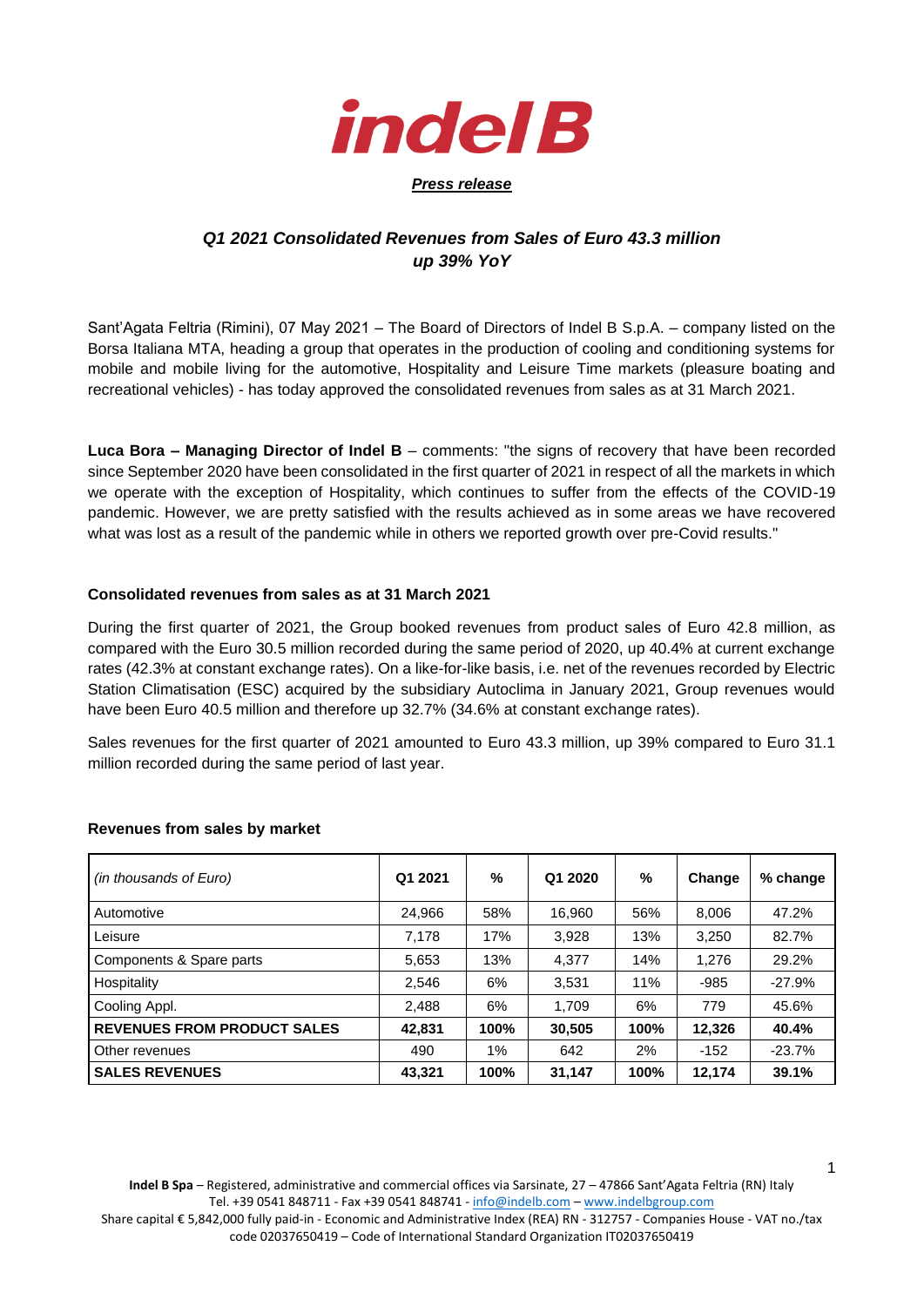The positive trend is linked to an increase in almost all the markets in which the group operates, with the exception of Hospitality, which is still suffering the effects of the COVID-19 pandemic, recording a decrease of 27.9%, from Euro 3.5 million in the first quarter of 2020 to Euro 2.5 million in the first quarter of 2021 mainly as a result of hotel closures around the world and restrictions imposed on people moving.

The Automotive market records an increase of 47.2%, coming in at Euro 25.0 million as compared with the Euro 17.0 million of the same period 2020. Net of the contribution of the acquired company ESC, the increase would have been 38.4% with a total result of Euro 23.5 million.

The Leisure market recorded an increase of 82.7%, going from Euro 3.9 million in the first quarter of 2020 to Euro 7.2 million in the first quarter of 2021.

A positive trend was also recorded in the Cooling & Appliance market, which increased by 45.6% from Euro 1.7 million in the first quarter of 2020 to Euro 2.5 million in the first quarter of 2021, due to new projects related to milk storage fridges and the good performance of the wine storage cellar market. Net of the contribution of the acquired company ESC, the increase would have been 23.0% with a total result of Euro 2.1 million.

The Components & Spare market, whose increase of 29.2% is connected with the sale of components, goes from Euro 4.4 million in the first quarter of 2020 to Euro 5.6 million in the same period of 2021. Net of the contribution of the acquired company ESC, the increase would have been 18.4% with a total result of Euro 5.2 million.

As regards the sales channels, the OEM<sup>1</sup> (Original Equipment Manufacturer) channel booked revenues of Euro 22.9 million as compared with Euro 14.9 million during the first quarter of 2020, up 54%, mainly due to the recovery of Automotive Truck, which in the early months of 2020 had suffered the negative trend envisaged in North America and Europe and accentuated by the effects of the COVID-19 pandemic. Net of the contribution of the acquired company ESC, the increase would have been 41% with a total result of Euro 21.0 million.

The AM<sup>2</sup> (After Market) channel has booked revenues of Euro 14.7 million as compared with Euro 11.0 million during the first quarter of 2020, up 34%, mainly as a result of the growth in the Leisure market. Net of the contribution of the acquired company ESC, the increase would have been 29% with a total result of Euro 14.1 million.

Finally, the Others channel booked revenues of Euro 5.2 million as compared with Euro 4.6 million for the first quarter of 2020, up 14%. Net of the contribution of the acquired company ESC, the increase would have been 16% with a total result of Euro 5.3 million.

On a geographic level, the Indel B Group has recorded an increase to revenues from sales in all geographic areas in which it operates.

In Europe, revenues from sales are up 37.5%, going from Euro 15.6 million in the third quarter of 2020 to Euro 21.4 million in the same period of 2021, mainly due to the recovery and growth in the Automotive OEM market. The acquired company ESC also contributed to this region alone, generating revenues of Euro 2.3 million and accounting for 5.5% of the total.

In Italy, revenues from sales are up 41.5%, going from Euro 9.0 million in the third quarter of 2020 to Euro 12.7 million in the same period of 2021, for a recovery recorded on all markets and growth in Leisure.

In the Americas, revenues from sales are up 52.7%, going from Euro 5.0 million in the first quarter of 2020 to Euro 7.7 million in the same period of 2021, mainly due to the increase in the Automotive OEM market in North America.

In the Rest of the World, revenues from sales are up 11.0%, going from Euro 0.9 million in the third quarter of 2020 to Euro 1.0 million in the same period of 2021.

*<sup>1</sup> OEM Original Equipment Manufacturer. Customer segment that purchases third party manufacturer components specifically designed for use in the products sold or finished products, which are therefore marketed under own brand. The OEM channel is transversal to all markets.* 

*<sup>2</sup> AM (After Market) Sales channel characterised by the manufacture of goods developed not according to customised projects commissioned on specific customer request, but rather intended for marketing under own brand or the "ISOTHERM" brand owned by Indel Webasto Marine, by Indel B.*